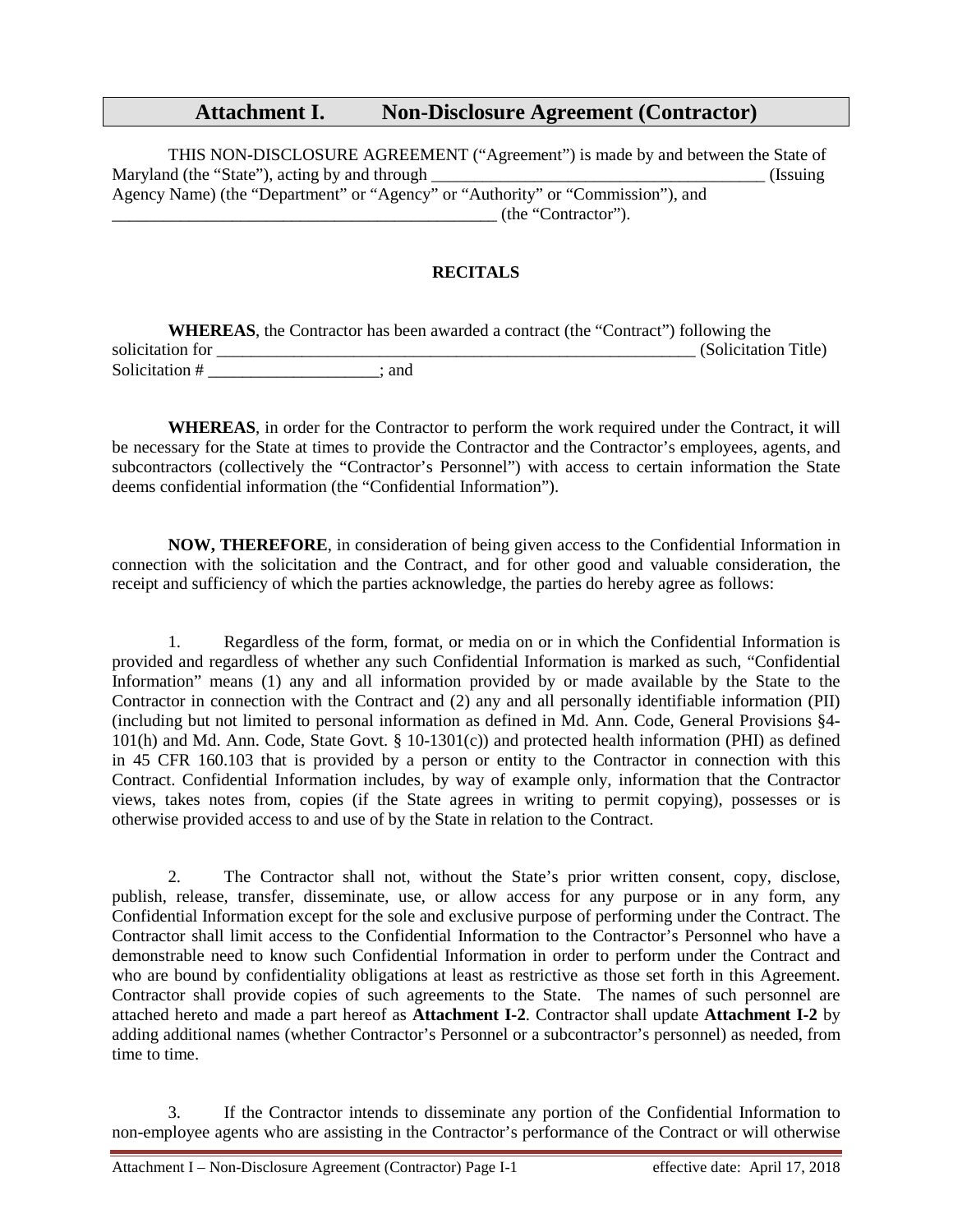have a role in performing any aspect of the Contract, the Contractor shall first obtain the written consent of the State to any such dissemination. The State may grant, deny, or condition any such consent, as it may deem appropriate in its sole and absolute subjective discretion.

4. The Contractor hereby agrees to hold the Confidential Information in trust and in strictest confidence, adopt or establish operating procedures and physical security measures, and take all other measures necessary to protect the Confidential Information from inadvertent release or disclosure to unauthorized third parties and to prevent all or any portion of the Confidential Information from falling into the public domain or into the possession of persons not bound to maintain the confidentiality of the Confidential Information.

5. The Contractor shall promptly advise the State in writing if it learns of any unauthorized use, misappropriation, or disclosure of the Confidential Information by any of the Contractor's Personnel or the Contractor's former Personnel. Contractor shall, at its own expense, cooperate with the State in seeking injunctive or other equitable relief against any such person(s).

6. The Contractor shall, at its own expense, return to the State all Confidential Information in its care, custody, control or possession upon request of the State or on termination of the Contract.

7. A breach of this Agreement by the Contractor or the Contractor's Personnel shall constitute a breach of the Contract between the Contractor and the State.

8. Contractor acknowledges that any failure by the Contractor or the Contractor's Personnel to abide by the terms and conditions of use of the Confidential Information may cause irreparable harm to the State and that monetary damages may be inadequate to compensate the State for such breach. Accordingly, the Contractor agrees that the State may obtain an injunction to prevent the disclosure, copying or improper use of the Confidential Information. The Contractor consents to personal jurisdiction in the Maryland State Courts. The State's rights and remedies hereunder are cumulative and the State expressly reserves any and all rights, remedies, claims and actions that it may have now or in the future to protect the Confidential Information and seek damages from the Contractor and the Contractor's Personnel for a failure to comply with the requirements of this Agreement. In the event the State suffers any losses, damages, liabilities, expenses, or costs (including, by way of example only, attorneys' fees and disbursements) that are attributable, in whole or in part to any failure by the Contractor or any of the Contractor's Personnel to comply with the requirements of this Agreement, the Contractor shall hold harmless and indemnify the State from and against any such losses, damages, liabilities, expenses, and costs.

- 9. The parties further agree that:
	- a. This Agreement shall be governed by the laws of the State of Maryland;
	- b. The rights and obligations of the Contractor under this Agreement may not be assigned or delegated, by operation of law or otherwise, without the prior written consent of the State;
	- c. The State makes no representations or warranties as to the accuracy or completeness of any Confidential Information;
	- d. The invalidity or unenforceability of any provision of this Agreement shall not affect the validity or enforceability of any other provision of this Agreement;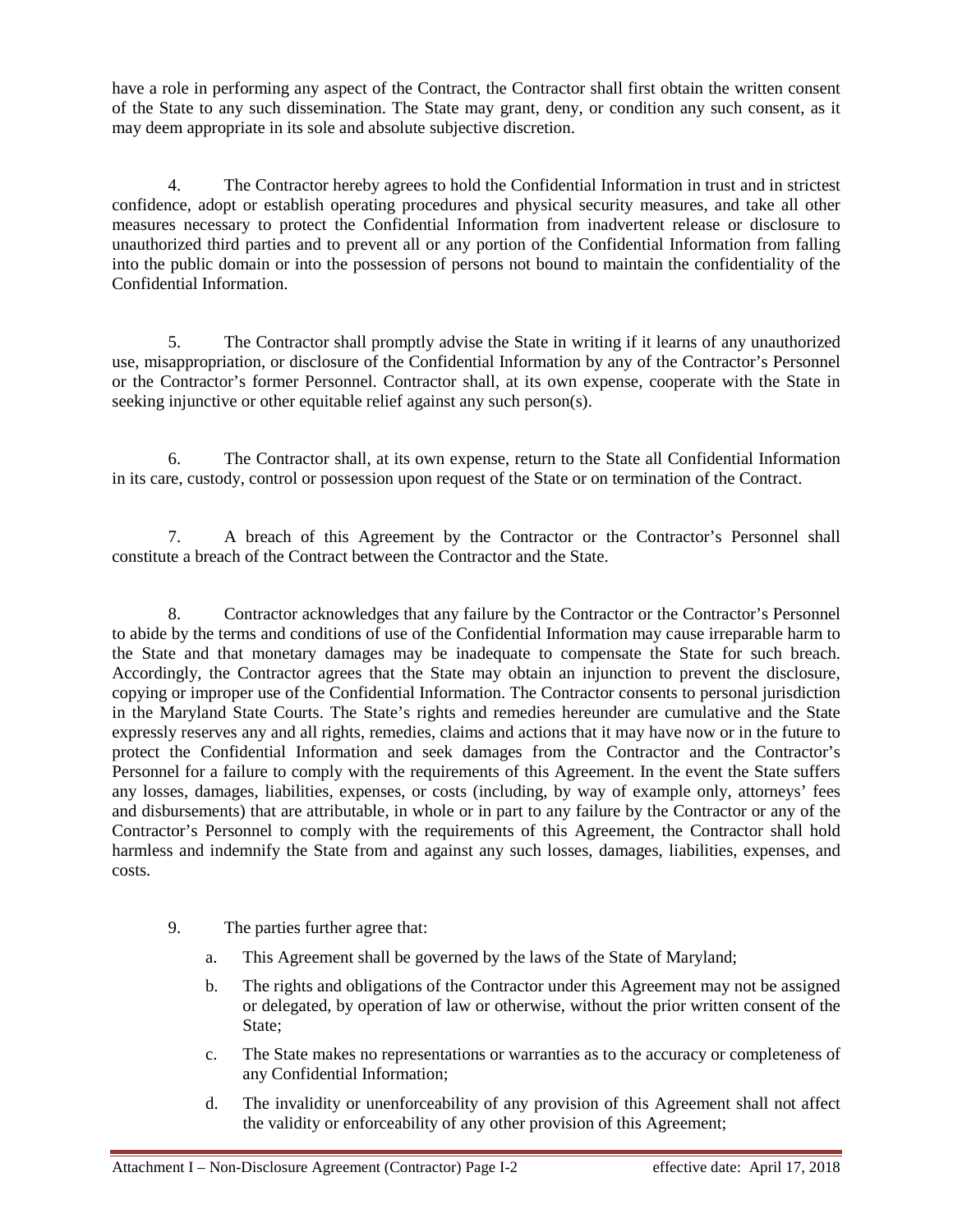- e. Signatures exchanged by facsimile are effective for all purposes hereunder to the same extent as original signatures;
- f. The Recitals are not merely prefatory but are an integral part hereof; and
- g. The effective date of this Agreement shall be the same as the effective date of the Agreement entered into by the parties.

**IN WITNESS WHEREOF**, the parties have, by their duly authorized representatives, executed this Agreement as of the day and year first above written.

| Contractor:   | Department    |
|---------------|---------------|
| By:           | By:           |
| (seal)        |               |
| Printed Name: | Printed Name: |
| Title:        | Title:        |
| Date:         | Date:         |
|               |               |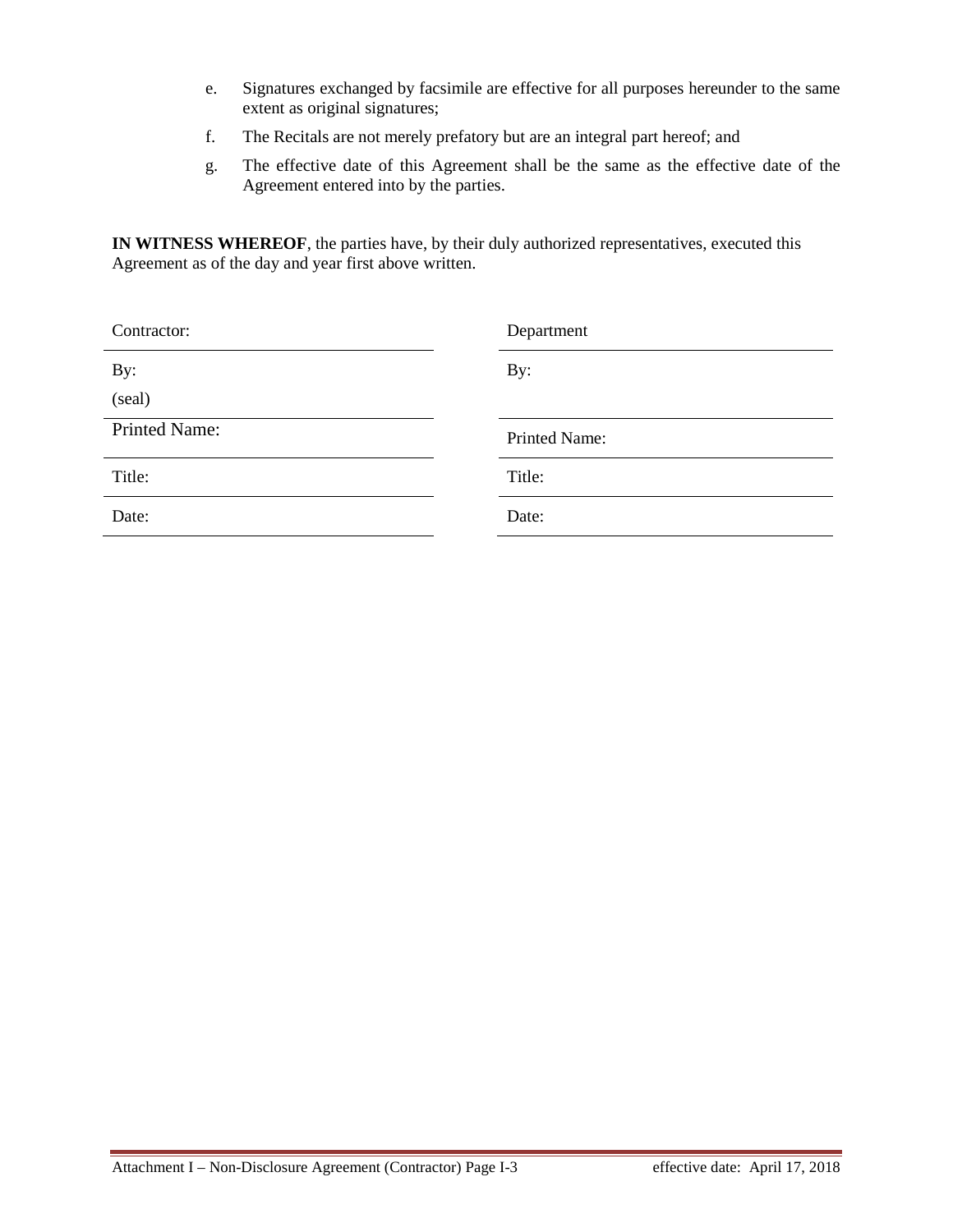## **I-2 NON-DISCLOSURE AGREEMENT**

## LIST OF CONTRACTOR'S EMPLOYEES AND AGENTS WHO WILL BE GIVEN ACCESS TO THE CONFIDENTIAL INFORMATION

| <b>Printed Name and</b><br><b>Address of</b><br>Individual/Agent | <b>Employee (E)</b><br>or Agent (A) | <b>Signature</b> | <b>Date</b> |
|------------------------------------------------------------------|-------------------------------------|------------------|-------------|
|                                                                  |                                     |                  |             |
|                                                                  |                                     |                  |             |
|                                                                  |                                     |                  |             |
|                                                                  |                                     |                  |             |
|                                                                  |                                     |                  |             |
|                                                                  |                                     |                  |             |
|                                                                  |                                     |                  |             |
|                                                                  |                                     |                  |             |